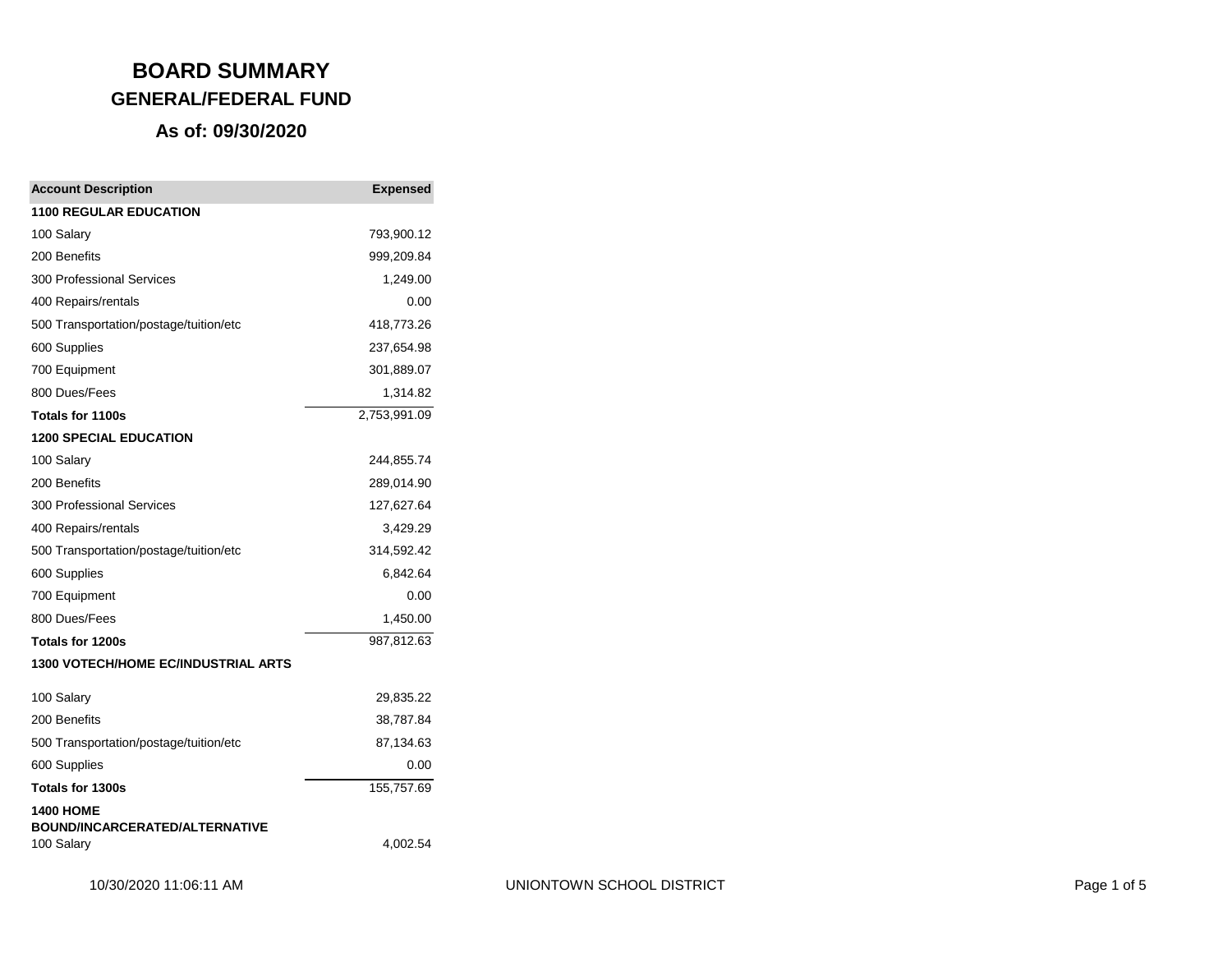| 200 Benefits                           | 3,692.21   |
|----------------------------------------|------------|
| 500 Transportation/postage/tuition/etc | 4,156.33   |
| Totals for 1400s                       | 11,851.08  |
| 1500 NONPUBLIC SCHOOL PGM              |            |
| <b>300 Professional Services</b>       | 11,399.84  |
| 700 Equipment                          | 0.00       |
| Totals for 1500s                       | 11,399.84  |
| <b>1800 PREK</b>                       |            |
| 100 Salary                             | 17,058.00  |
| 200 Benefits                           | 7,192.00   |
| Totals for 1800s                       | 24,250.00  |
| <b>2100 GUIDANCE/PSYCHOLOGIST</b>      |            |
| 100 Salary                             | 81,136.74  |
| 200 Benefits                           | 92,116.56  |
| <b>300 Professional Services</b>       | 4,277.78   |
| 400 Repairs/rentals                    | 113.84     |
| 500 Transportation/postage/tuition/etc | 5.06       |
| 600 Supplies                           | 0.00       |
| Totals for 2100s                       | 177,649.98 |
| 2200 LIBRARY/CURRICULUM/BOARD/TAX      |            |
| 100 Salary                             | 33,411.88  |
| 200 Benefits                           | 59,760.76  |
| <b>300 Professional Services</b>       | 25,268.21  |
| 400 Repairs/rentals                    | 50.00      |
| 500 Transportation/postage/tuition/etc | 0.00       |
| 600 Supplies                           | 1,272.23   |
| Totals for 2200s                       | 119,763.08 |
| <b>2300 SUPERINTENDENT/PRINCIPALS</b>  |            |
| 100 Salary                             | 243,933.93 |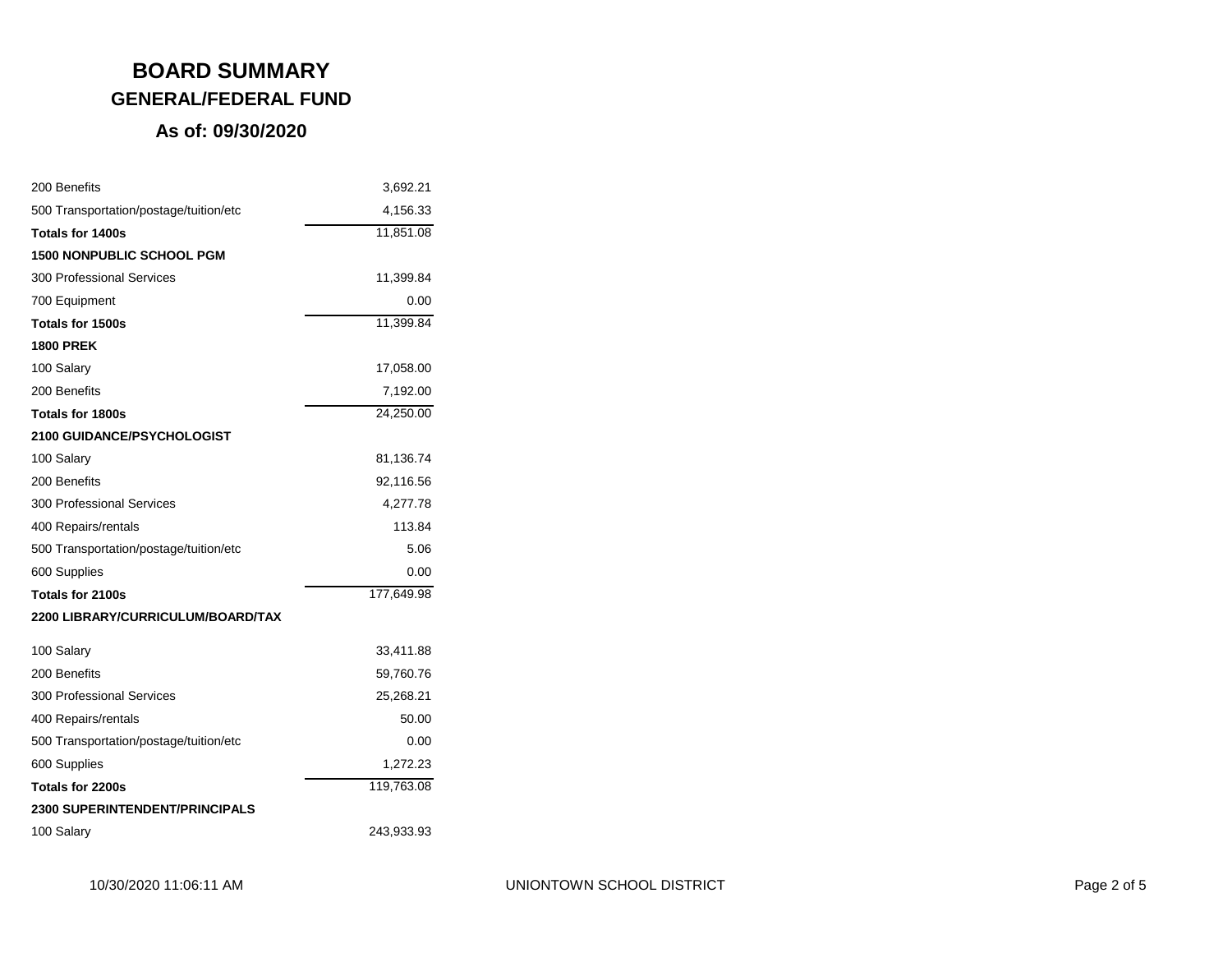| 200 Benefits                                 | 202,057.26 |
|----------------------------------------------|------------|
| <b>300 Professional Services</b>             | 58,480.20  |
| 400 Repairs/rentals                          | 10,953.64  |
| 500 Transportation/postage/tuition/etc       | 6,739.05   |
| 600 Supplies                                 | 3,033.02   |
| 800 Dues/Fees                                | 5,869.00   |
| Totals for 2300s                             | 531,066.10 |
| <b>2400 NURSES/PHYSICIAN/DENTAL</b>          |            |
| 100 Salary                                   | 16,162.60  |
| 200 Benefits                                 | 31,635.03  |
| <b>300 Professional Services</b>             | 16,279.48  |
| 400 Repairs/rentals                          | 0.00       |
| 500 Transportation/postage/tuition/etc       | 0.00       |
| 600 Supplies                                 | 520.98     |
| 700 Equipment                                | 0.00       |
| Totals for 2400s                             | 64,598.09  |
| <b>2500 BUSINESS OFFICE</b>                  |            |
| 100 Salary                                   | 45,929.40  |
| 200 Benefits                                 | 35,058.83  |
| <b>300 Professional Services</b>             | 870.00     |
| 400 Repairs/rentals                          | 2,242.25   |
| 500 Transportation/postage/tuition/etc       | 2,389.66   |
| 600 Supplies                                 | 797.49     |
| 800 Dues/Fees                                | 897.00     |
| Totals for 2500s                             | 88,184.63  |
| <b>2600 BUILDINGS &amp; GROUNDS/SECURITY</b> |            |
| 100 Salary                                   | 355,708.01 |
| 200 Benefits                                 | 336,224.82 |
| <b>300 Professional Services</b>             | 0.00       |
| 400 Repairs/rentals                          | 126,274.44 |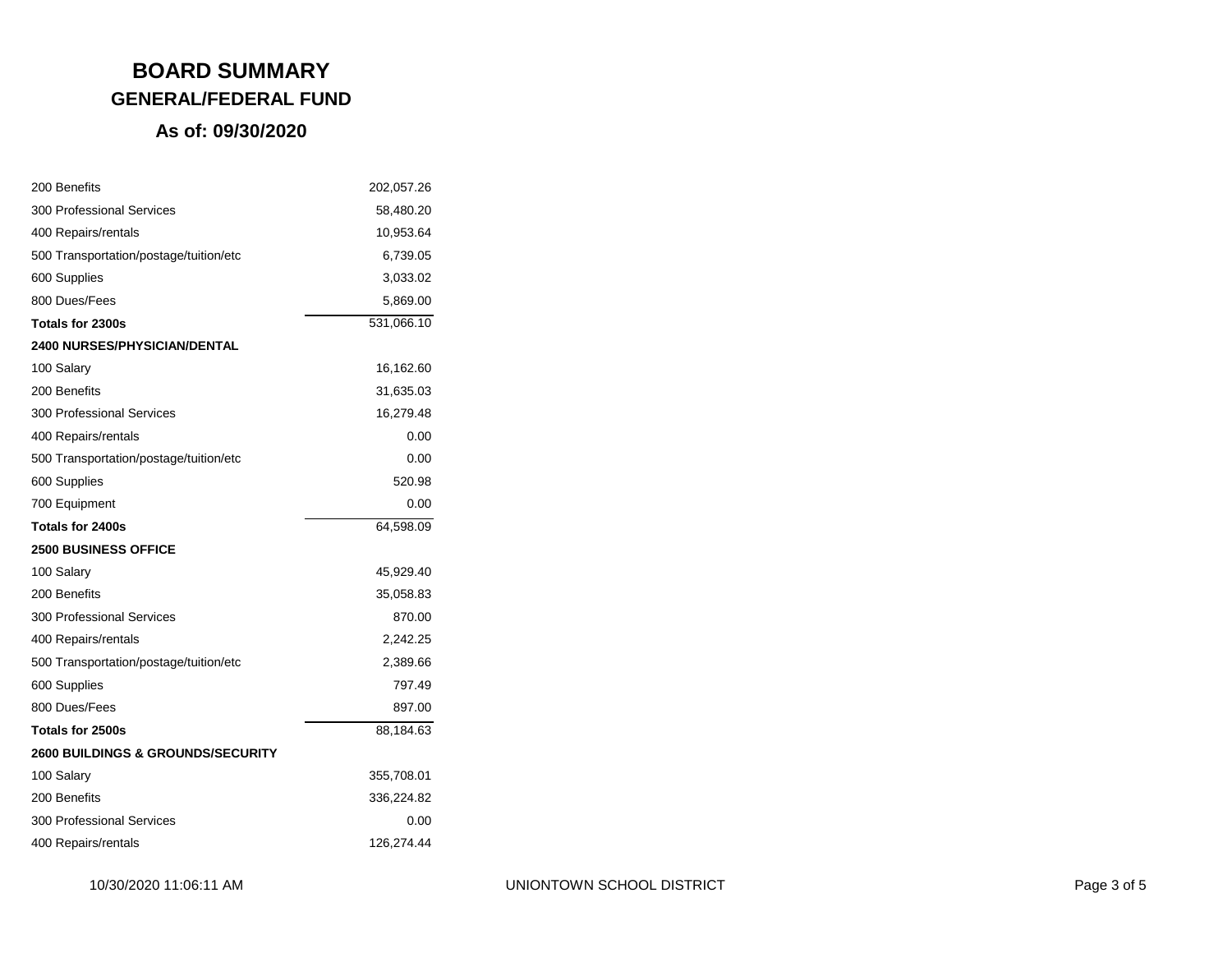| 500 Transportation/postage/tuition/etc | 105,819.42   |
|----------------------------------------|--------------|
| 600 Supplies                           | 85,337.30    |
| 700 Equipment                          | 49,865.64    |
| 800 Dues/Fees                          | 288.83       |
| Totals for 2600s                       | 1,059,518.46 |
| <b>2700 TRANSPORTATION</b>             |              |
| 100 Salary                             | 27,586.14    |
| 200 Benefits                           | 32,014.34    |
| 400 Repairs/rentals                    | 1,928.93     |
| 500 Transportation/postage/tuition/etc | 258,487.79   |
| 600 Supplies                           | 268.86       |
| 800 Dues/Fees                          | 0.00         |
| Totals for 2700s                       | 320,286.06   |
| <b>2800 TECHNOLOGY</b>                 |              |
| 100 Salary                             | 31,255.38    |
| 200 Benefits                           | 27,403.18    |
| 300 Professional Services              | 32,457.00    |
| 400 Repairs/rentals                    | 75,206.76    |
| 500 Transportation/postage/tuition/etc | 138.58       |
| 600 Supplies                           | 20,674.72    |
| 700 Equipment                          | 108.11       |
| 800 Dues/Fees                          | 50.00        |
| Totals for 2800s                       | 187,293.73   |
| <b>2900 INTERMEDIATE UNIT</b>          |              |
| 500 Transportation/postage/tuition/etc | 0.00         |
| Totals for 2900s                       | 0.00         |
| 3200 ATHLETICS                         |              |
| 100 Salary                             | 550.00       |
| 200 Benefits                           | 231.12       |
| <b>300 Professional Services</b>       | 705.00       |